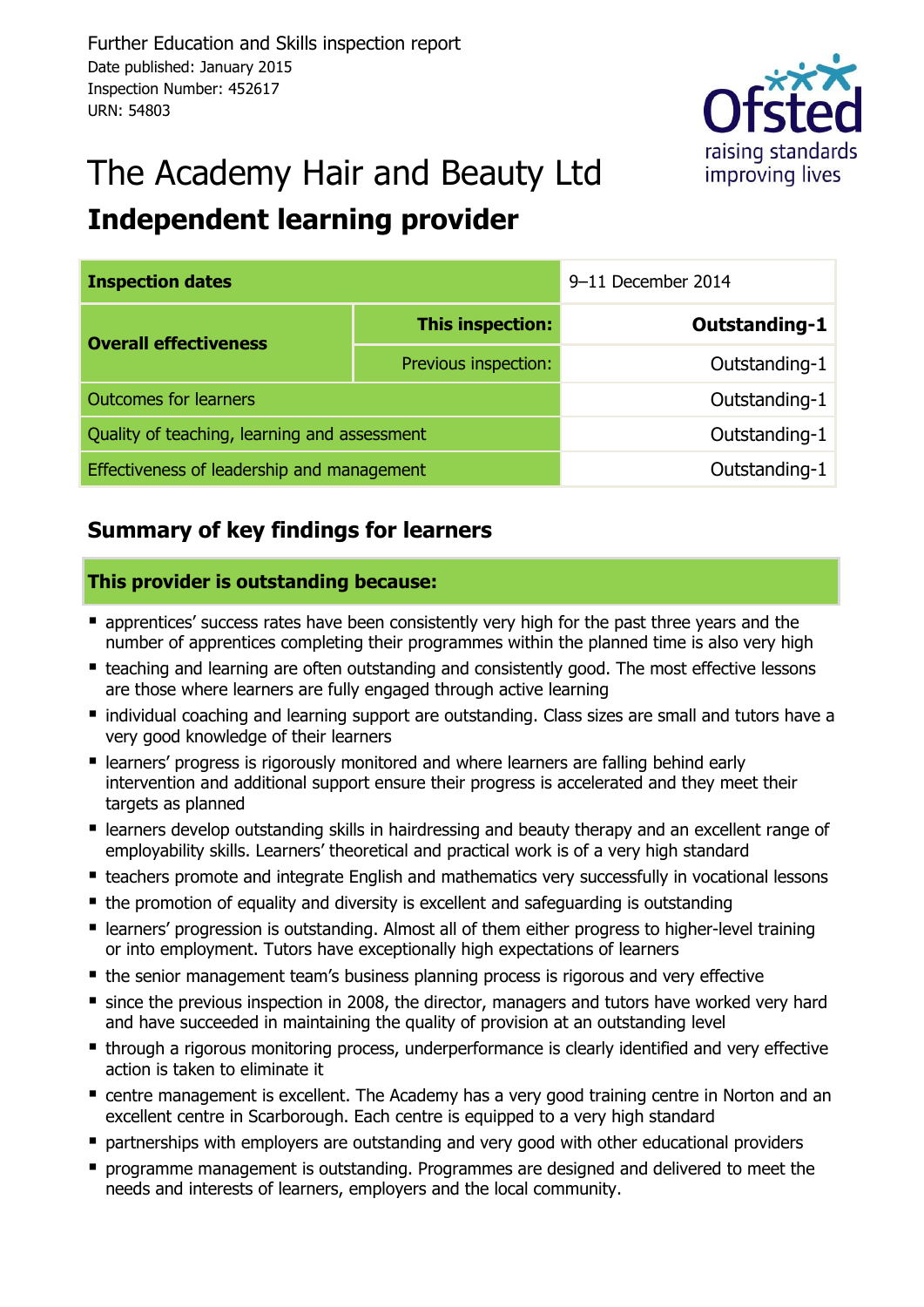# **What does the provider need to do to improve further?**

 Move the remaining good provision to outstanding through more rigorous observation of teaching, learning and assessment, extending the use of direct questioning in practical hairdressing and beauty-therapy sessions to assess learners' theoretical knowledge when they are working practically, and always correcting learners' spelling, punctuation and grammatical errors in their written work.

### **Inspection judgements**

| <b>Outcomes for learners</b> | Outstanding |
|------------------------------|-------------|
|                              |             |

- The Academy provides apprenticeships and advanced apprenticeships in hairdressing, barbering and beauty therapy. In addition, it offers beauty therapy and nails services qualifications at levels 2 and 3, barbering at level 2, and the principal learning diploma course to school pupils in Years 10 and 11. It also offers industry-related short courses, for example trendy nail wraps, ear piercing, eye lash extensions, perming, and cutting and colouring.
- **Apprentices' success rates for the past three years have been consistently very high and** considerably higher than the national rate. Similarly, the number of apprentices who complete their programmes within the planned time is very high and far above the national rate. Functional skills success rates are also very high.
- **E** Learners' progress is rigorously monitored. The 'journey to success' display boards are an excellent way of showing the progress of every learner. Where learners are not meeting their targets, early intervention and additional support ensure their progress is accelerated and they meet their targets as planned. There are no significant achievement gaps.
- **E** Learners' attendance is now excellent. The attendance reward scheme, which was started over a year ago, has had a considerable impact on further improving attendance and punctuality. Lessons start and finish on time. All learners with full attendance are entered into a prize draw, with the chance to win equipment or vouchers for use in their salons, and this has had a significant motivating influence on them.
- **E** Learners develop outstanding skills in hairdressing and beauty therapy. For example, level 3 hairdressing learners complete excellent re-styles when cutting and styling short straight onelength bob hairstyles. In beauty-therapy theory classes, learners demonstrate how they use their excellent interpersonal skills when dealing with clients.
- **E** Learners develop an excellent range of employability skills related to hairdressing and beauty therapy. Their oral communication skills improve and they become increasingly adept at communicating with clients, team working and solving problems. They become more selfconfident, self-assured, personally effective and occupationally efficient as their training progresses. These developments are commented upon, and valued, by employers as well as by the learners. Additionally, learners have very good experience of reception duties, stock control and salon management. They also have outstanding experience of running a profitable salon in a retirement-housing complex.
- Learners' theoretical and practical work is of a very high standard. It clearly meets, and frequently exceeds, the requirements of the awarding organisations. Tutors are fully acquainted with current industrial practices in hairdressing and beauty therapy and are excellent role models for learners.
- Many learners have previously attended The Academy on school or sixth-form college link hairdressing and beauty-therapy courses and have a very good understanding of the hair and beauty industries when they begin their apprenticeships. They are very enthusiastic about, and highly motivated by, their theoretical and practical training.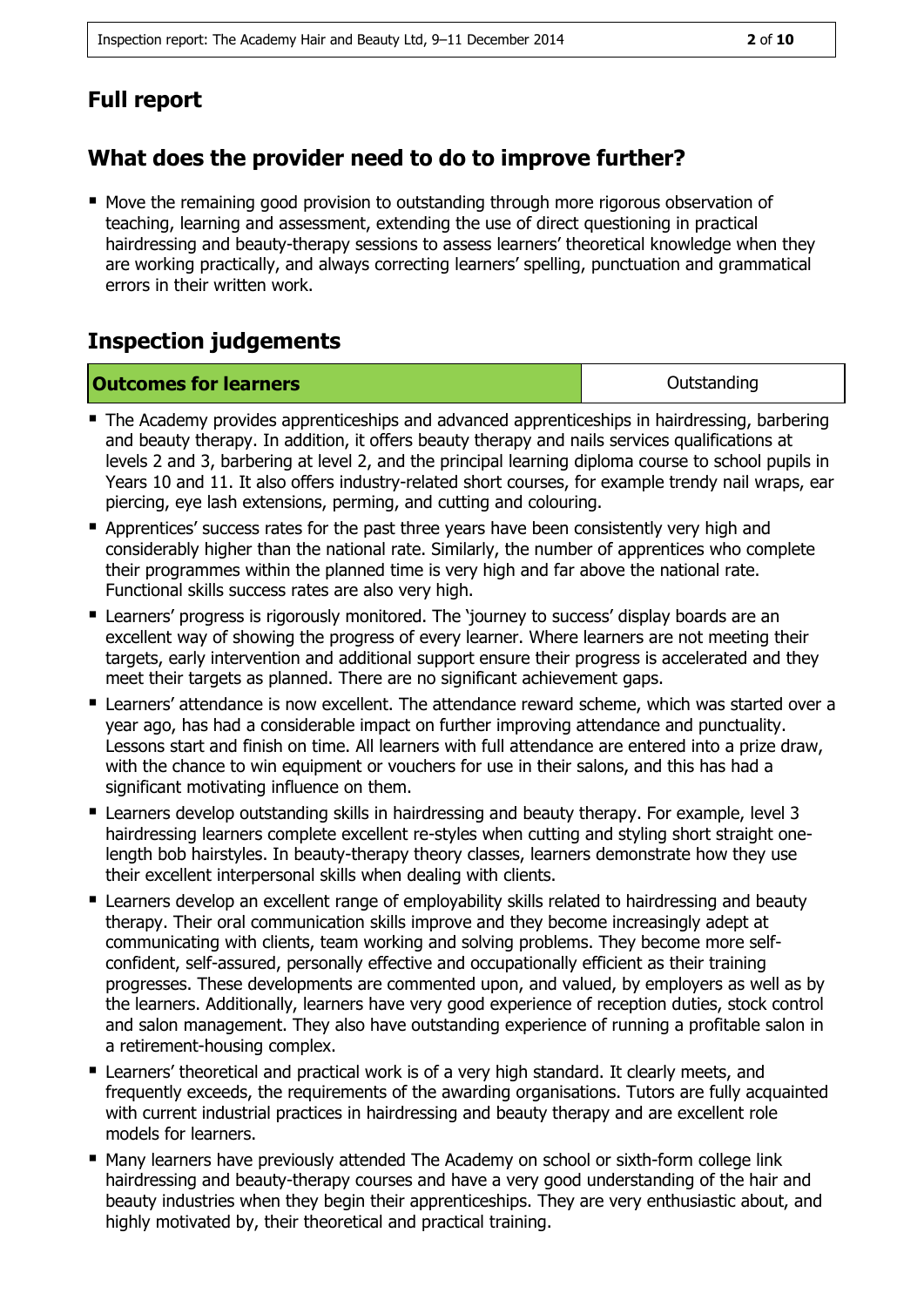- Practical sessions, which are delivered in high-quality hairdressing and beauty-therapy salons in the training centres in Norton and Scarborough, provide learners with excellent opportunities to develop their vocational skills. The Academy ensures that all learners gain as much practical experience as soon as they can so they are assets to their employers and can contribute to the financial effectiveness of employers' businesses as quickly as possible.
- Learners thoroughly enjoy taking part in The Academy's citizenship programme which encourages them to get involved in raising money for charitable purposes. For example, a beauty-therapy learner held a very popular hand-massage session at a coffee morning in a local church and raised a significant amount of money. Hairdressing and beauty-therapy learners have been busily engaged in collecting items and filling shoe boxes for the national 'shoe-box appeal'.
- **E** Learners also have excellent opportunities to enter hairdressing and beauty-therapy competitions each year. This instils a considerable amount of good-natured rivalry between learners who are keen to succeed and go forward from the local competition to the regional and national events.
- Learners' progression is outstanding. Almost all of them either progress to higher-level training or into employment. Many of them aspire to progressing within the hair and beauty industries and to becoming salon owners.

|  |  |  | The quality of teaching, learning and assessment |
|--|--|--|--------------------------------------------------|
|  |  |  |                                                  |

**Outstanding** 

- **The quality of teaching, learning and assessment is outstanding and this has had a significant** impact on apprenticeship outcomes, which are also outstanding.
- **Tutors' lesson planning is excellent and it makes a strong contribution to the outstanding** teaching and learning in hairdressing and beauty therapy. The most effective lessons are those where learners are fully engaged through active learning. Learners work on very challenging tasks and tutors encourage stimulating discussions that further develop their understanding.
- **Tutors are very highly motivated and skilled at engaging learners and making an outstanding** contribution to their developing knowledge, skills and understanding. Most of the tutors are also hairdressing and beauty-therapy practitioners and they have excellent ongoing experience and up-to-date product knowledge, which they share with their learners. Tutors have exceptionally high expectations of learners.
- Class sizes are small and tutors have excellent knowledge of the learners and their abilities. One-to-one coaching is outstanding. For example, tutors give individual learners step-by-step guidance on cutting angles and on techniques to produce short-graduated haircuts using electric clippers and scissors on men's hair.
- **Tutors' questioning techniques in theory lessons are highly effective. Tutors visually check** learning when learners are working on practical tasks and they give good oral feedback on how they are progressing. However, in a small minority of practical lessons tutors do not question enough to check learners' theoretical knowledge. For example, when colouring hair they do not question learners sufficiently on how hair colour molecules affect the hair structure.
- **Tutors promote and embed English and mathematics very successfully in vocational lessons.** They use planned and spontaneous opportunities for extending learners' English and mathematical competencies related, as far as possible, to hairdressing and beauty therapy. Learners adopt very good healthy and safe working practices. They interact particularly effectively with their tutors and build up strong professional relationships with them.
- Additional activities that enhance learning are highly effective. These include attending trade exhibitions and participating in local, regional and national competitions. Learners enthusiastically participate in very good fundraising activities for the local community and their own educational trips.
- **Training salons and teaching rooms are very good in the Norton training centre and outstanding** in the Scarborough training centre. Learners with limited mobility are easily able to access the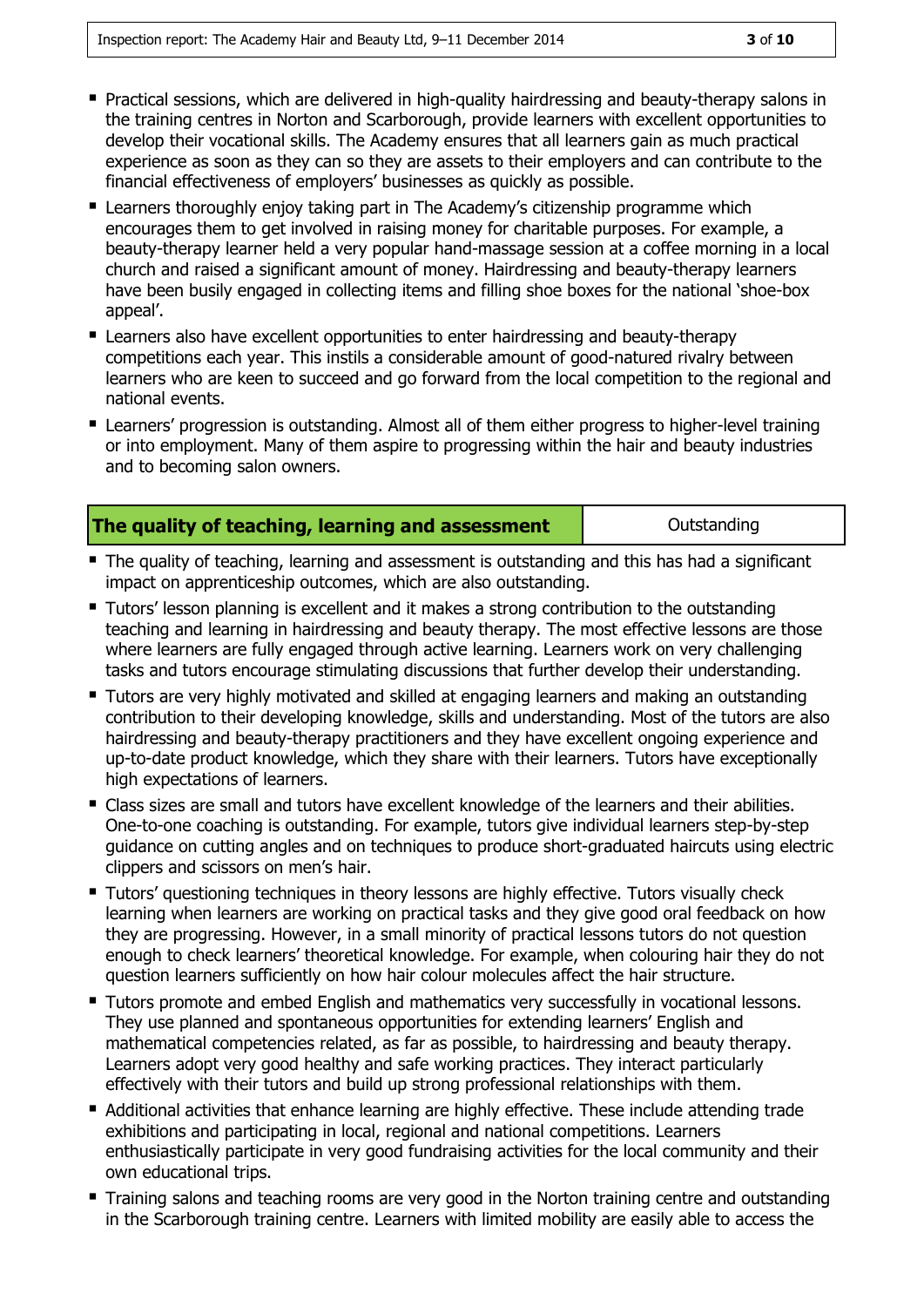upper floors as each centre has a lift. Learning resources are very good. They are reviewed annually to ensure they meet or exceed industry standards and promote highly effective learning. The laptop computers have been thoroughly overhauled and further investment in learning technology is planned.

- **E** Learners value the excellent information, advice and quidance they receive. Hairdressing and beauty-therapy courses meet, and in many cases exceed, their expectations. Apprentices work in high-quality hairdressing and beauty-therapy salons and receive particularly effective additional training from their employers. The Academy's support for employers is excellent. Training at The Academy and in salons is flexible and responsive to meet learners' and employers' needs.
- **E** Learning support is outstanding. Learners' support needs are promptly assessed and appropriate support is provided to ensure they make good progress from the beginning. Parents speak highly of the outstanding support given by The Academy.
- **Vocational assessment is highly effective. Assessors ensure learners have a good understanding** of the criteria being used. They give very clear oral and written feedback and ensure learners know what they have to do to improve and progress. However, when assessing written work tutors do not always correct learners' spelling, punctuation and grammatical errors.
- The promotion of equality and diversity is excellent. Equality and diversity display boards contain a range of interesting information and are regularly updated. For example, key dates and events, holy days and the Chinese New Year are displayed to raise learners' awareness of British culture and other cultures. Learners have a very good understanding of how diversity can affect people in the workplace. Their knowledge and understanding of how they might have to adapt their techniques for dealing with different hair types and clients' diverse needs is very detailed.

#### **The effectiveness of leadership and management | Cutstanding**

- The director and managers have high expectations of what hairdressing and beauty-therapy learners can achieve and set demanding standards for them to attain. As hairdressing and beauty-therapy practitioners, they are fully aware of the latest developments within the industries and have excellent knowledge of the skills and qualities employers seek when recruiting new staff.
- The business planning process is rigorous. The director's and managers' vision is specifically focused on meeting demanding economic and competitive challenges, including the need to increase the number of apprentices, being responsive to the high expectations of employers and learners, and ensuring The Academy is selected as the preferred provider.
- Class sizes are small and the director, managers and tutors have an excellent knowledge of learners and their capacity for learning. Since the previous inspection in 2008, they have worked very hard and have succeeded in maintaining the quality of provision at an outstanding level.
- Performance management is excellent. Underperformance is clearly identified and tutors are required to eliminate it as soon as possible with, if needed, appropriate mentoring and support. Staff roles and responsibilities are clearly defined. The staff appraisal process is strongly focused on reconciling the continuing professional training needs of managers and tutors with the Academy's developmental priorities. Managers and staff take full opportunities of the training available to them, including teacher-training courses and product-manufacturers' promotional events. The process for observing teaching, learning and assessment is established but it is not rigorous enough to move the remaining good teaching to outstanding.
- **E** Centre management is excellent. In addition to the very good purpose-built training centre in Norton, an excellent training centre in Scarborough was opened in 2011. Each is equipped to very high standards, with hairdressing and beauty-therapy salons and training rooms for theory sessions.
- Communication within the company is excellent and team working is extremely effective. Partnership working with employers is outstanding and very good with other educational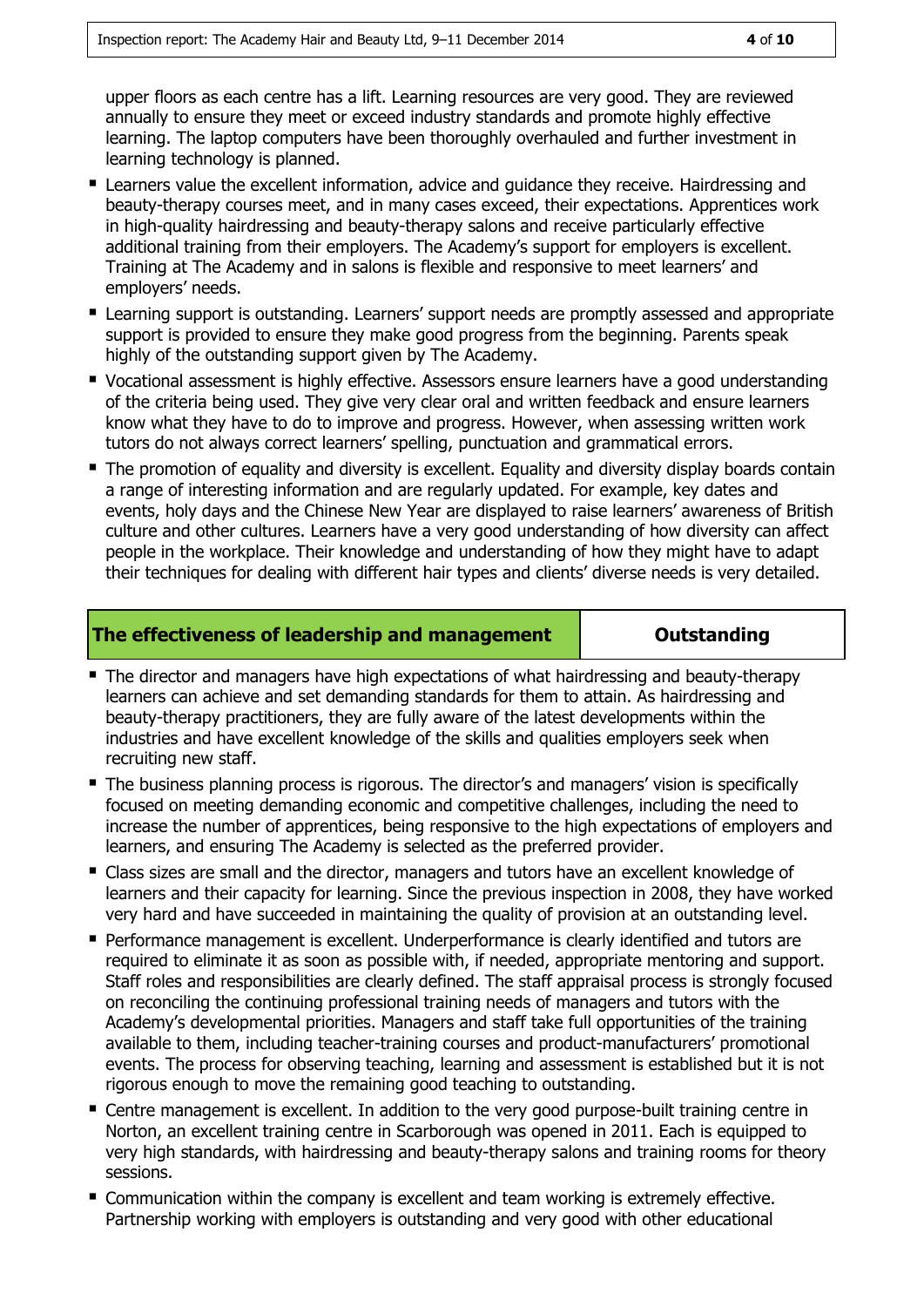establishments. In addition to its own four hairdressing salons, the Academy has developed excellent relationships with the owners of hair and beauty salons and is highly successful in working with them to ensure apprentices have the highest possible quality of experience. The Academy has also developed strong working relationships with two schools, three colleges and an adult education provider on whose behalf it provides hairdressing, barbering and beautytherapy training. Best practice is identified on- and off-the-job and put to very good use by the tutors.

- The self-assessment process, led by the director, is very inclusive. Very good use is made of learners' and employers' feedback questionnaires. The self-assessment report is extremely detailed, judgemental and closely aligned with the 2012 Common Inspection Framework. Although ambitious and realistic targets in the action plan show how the provision will be further developed for learners, too many actions do not have end dates. The self-assessment report and the action plan are closely monitored by the senior management team at its monthly meetings.
- **Programme management is outstanding. Programmes are designed and delivered to meet the** needs and interests of learners, employers and the local community. Off-the-job training and on-the-job learning and experience are successfully coordinated. English and mathematics are fully embedded in the NVQ diplomas. The standard of written English of a minority of staff at all levels contains spelling, grammatical and punctuation errors and requires improvement.
- The promotion of equality and diversity is outstanding. Learners have a very good understanding of equality and diversity. They demonstrate an excellent level of mutual respect for each other in addition to respecting the tutors and clients with whom they work. Currently, seven learners are men and The Academy is actively seeking ways to increase the number of male learners and to challenge gender stereotyping in the hairdressing and beauty industries.
- **Safeguarding of learners is outstanding. Safeguarding arrangements are regularly reviewed and Start** a high priority is placed on the importance of protecting learners and staff from harm. When learners travel to local, regional and national competitions, promotional events and exhibitions, extensive risk assessments are carried out and, where appropriate, parental consent is obtained. Learners have an outstanding knowledge of safeguarding and are fully aware of the risks associated with online grooming, abuse and fraud. Healthy and safe practices are instilled into learners when they are working in the training salons and on employers' premises. All staff have appropriate background checks and vetting prior to appointment. Learners say they feel very safe in the training centres and in their workplaces.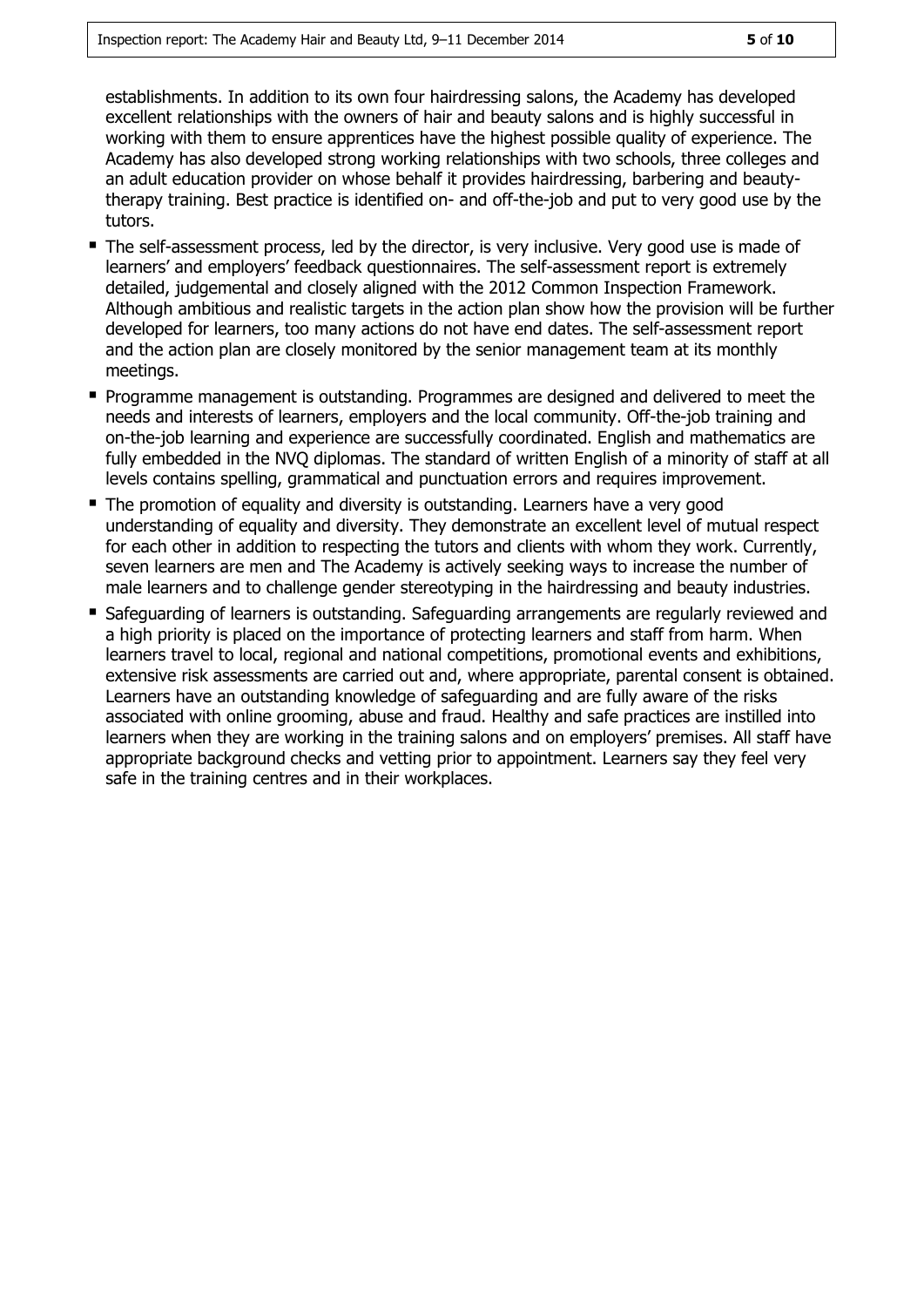# **Record of Main Findings (RMF)**

# **The Academy Hair and Beauty Ltd**

| Inspection grades<br>are based on a<br>provider's<br>performance:<br>1: Outstanding<br>2: Good<br>3: Requires<br>improvement<br>4: Inadequate | <b>Overall</b> | 14-16 part-time provision | 14-16 full-time provision | 16-19 study programmes | Traineeships | 19+ learning programmes | Apprenticeships | Employability | Community learning |
|-----------------------------------------------------------------------------------------------------------------------------------------------|----------------|---------------------------|---------------------------|------------------------|--------------|-------------------------|-----------------|---------------|--------------------|
| Overall<br>effectiveness                                                                                                                      | $\mathbf{1}$   | N/A                       | N/A                       | N/A                    | N/A          | N/A                     | $\mathbf{1}$    | N/A           | N/A                |
| Outcomes for<br>learners                                                                                                                      | 1              | N/A                       | N/A                       | N/A                    | N/A          | N/A                     | $\mathbf{1}$    | N/A           | N/A                |
| The quality of<br>teaching, learning<br>and assessment                                                                                        | $\mathbf{1}$   | N/A                       | N/A                       | N/A                    | N/A          | N/A                     | $\mathbf{1}$    | N/A           | N/A                |
| The effectiveness<br>of leadership and<br>management                                                                                          | $\mathbf{1}$   | N/A                       | N/A                       | N/A                    | N/A          | N/A                     | $\mathbf{1}$    | N/A           | N/A                |

| Subject areas graded for the quality of teaching, learning and<br>assessment | Grade |  |
|------------------------------------------------------------------------------|-------|--|
| Hairdressing and beauty therapy                                              |       |  |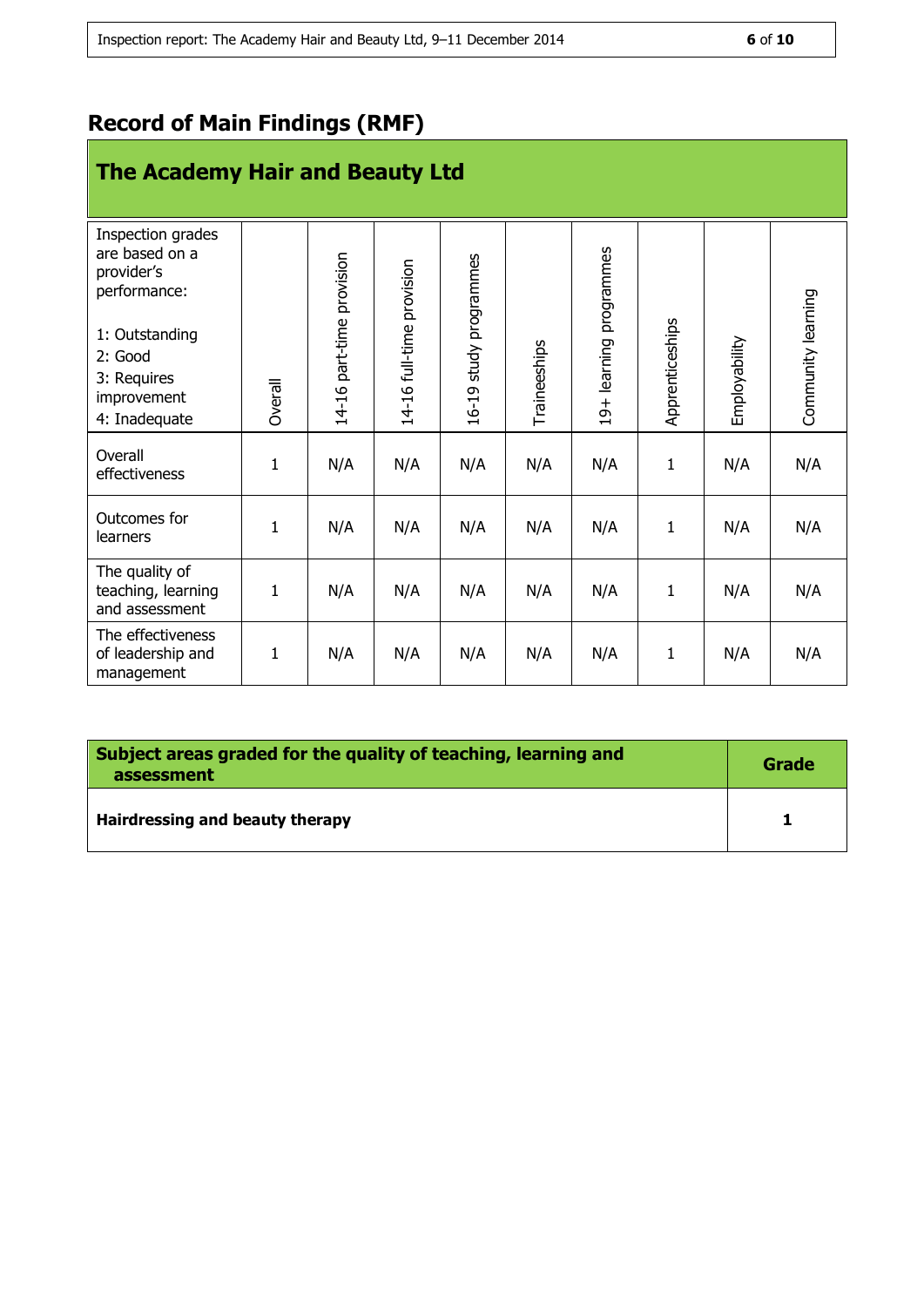# **Provider details**

| <b>Type of provider</b>                                                              | Independent learning provider |
|--------------------------------------------------------------------------------------|-------------------------------|
| <b>Age range of learners</b>                                                         | $14+$                         |
| <b>Approximate number of</b><br>all learners over the previous<br>full contract year | 196                           |
| <b>Principal/CEO</b>                                                                 | Mrs Lindsay Burr MBE          |
| <b>Date of previous inspection</b>                                                   | January 2008                  |
| <b>Website address</b>                                                               | www.academyhairandbeauty.com  |

#### **Provider information at the time of the inspection**

| <b>Main course or learning</b><br>programme level                                              | Level 1 or<br>below         |       | Level <sub>2</sub> |                 | Level 3 |               | Level 4<br>and above |       |  |
|------------------------------------------------------------------------------------------------|-----------------------------|-------|--------------------|-----------------|---------|---------------|----------------------|-------|--|
| <b>Total number of learners</b>                                                                | $16 - 18$                   | $19+$ | $16 - 18$          | $19+$           | $16-18$ | $19+$         | $16 - 18$            | $19+$ |  |
| (excluding apprenticeships)                                                                    | N/A                         | N/A   | N/A                | N/A             | N/A     | N/A           | N/A                  | N/A   |  |
|                                                                                                | <b>Intermediate</b>         |       |                    | <b>Advanced</b> |         | <b>Higher</b> |                      |       |  |
| <b>Number of apprentices by</b><br><b>Apprenticeship level and age</b>                         | $16 - 18$                   |       | $19+$              | $16-18$         | $19+$   | $16 - 18$     |                      | $19+$ |  |
|                                                                                                | 21                          |       | $\overline{7}$     | 9               | 11      | N/A           |                      | N/A   |  |
| <b>Number of traineeships</b>                                                                  | $16 - 19$                   |       |                    | $19+$           |         |               | Total                |       |  |
|                                                                                                | N/A                         |       |                    | N/A             |         |               | N/A                  |       |  |
| <b>Number of learners aged 14-16</b>                                                           | 32                          |       |                    |                 |         |               |                      |       |  |
| <b>Full-time</b>                                                                               | N/A                         |       |                    |                 |         |               |                      |       |  |
| <b>Part-time</b>                                                                               | 32                          |       |                    |                 |         |               |                      |       |  |
| <b>Number of community learners</b>                                                            | N/A                         |       |                    |                 |         |               |                      |       |  |
| <b>Number of employability learners</b>                                                        | N/A                         |       |                    |                 |         |               |                      |       |  |
| <b>Funding received from</b>                                                                   | Skills Funding Agency (SFA) |       |                    |                 |         |               |                      |       |  |
| At the time of inspection the<br>provider contracts with the<br>following main subcontractors: | п<br>None                   |       |                    |                 |         |               |                      |       |  |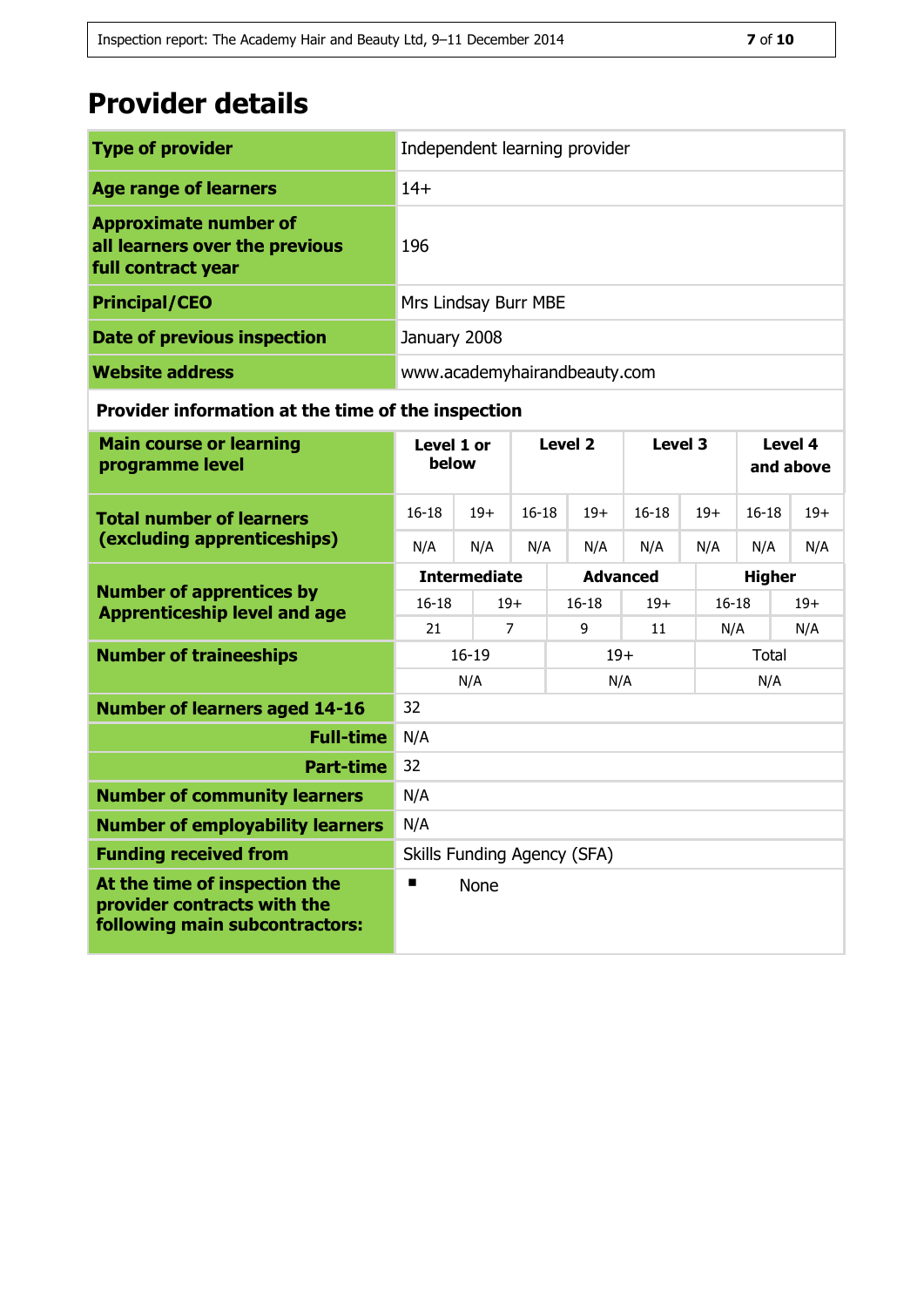# **Contextual information**

The Academy Hair and Beauty Ltd (The Academy) was opened in 1999. It is a private limited company offering a range of programmes in hairdressing and beauty therapy, including apprenticeships and advanced apprenticeships. The Academy has purpose-built training premises in Norton and Scarborough. The director of the company is the owner of The Academy and is responsible for business planning and quality assurance. The deputy director manages the Norton centre and the contracts manager is responsible for the Scarborough Centre. The teaching team consists of 10 part-time tutors, including three tutors responsible for internal quality assurance, and a trainee assessor. Some learners are employed in the four salons of the parent company, Goodys. Other learners are employed in salons in Withensea, Scarborough, Whitby and Ryedale. The Academy also offers privately funded training in hairdressing and beauty therapy and programmes for school pupils at the higher level. Currently 32 school pupils are studying with The Academy.

## **Information about this inspection**

**Lead inspector Ken Fisher** 

Two additional inspectors, assisted by the company director as nominee, carried out the inspection with short notice. Inspectors took account of the provider's most recent self-assessment report and development plans, and the previous inspection report. Inspectors also used data on learners' achievements over the last three years to help them make judgements. Inspectors used group and individual interviews, telephone calls and online questionnaires to gather the views of learners and employers; these views are reflected throughout the report. They observed learning sessions, assessments and progress reviews. The inspection took into account all relevant provision at the provider. Inspectors looked at the quality of teaching, learning and assessment across all of the provision and graded the sector subject area listed in the report above.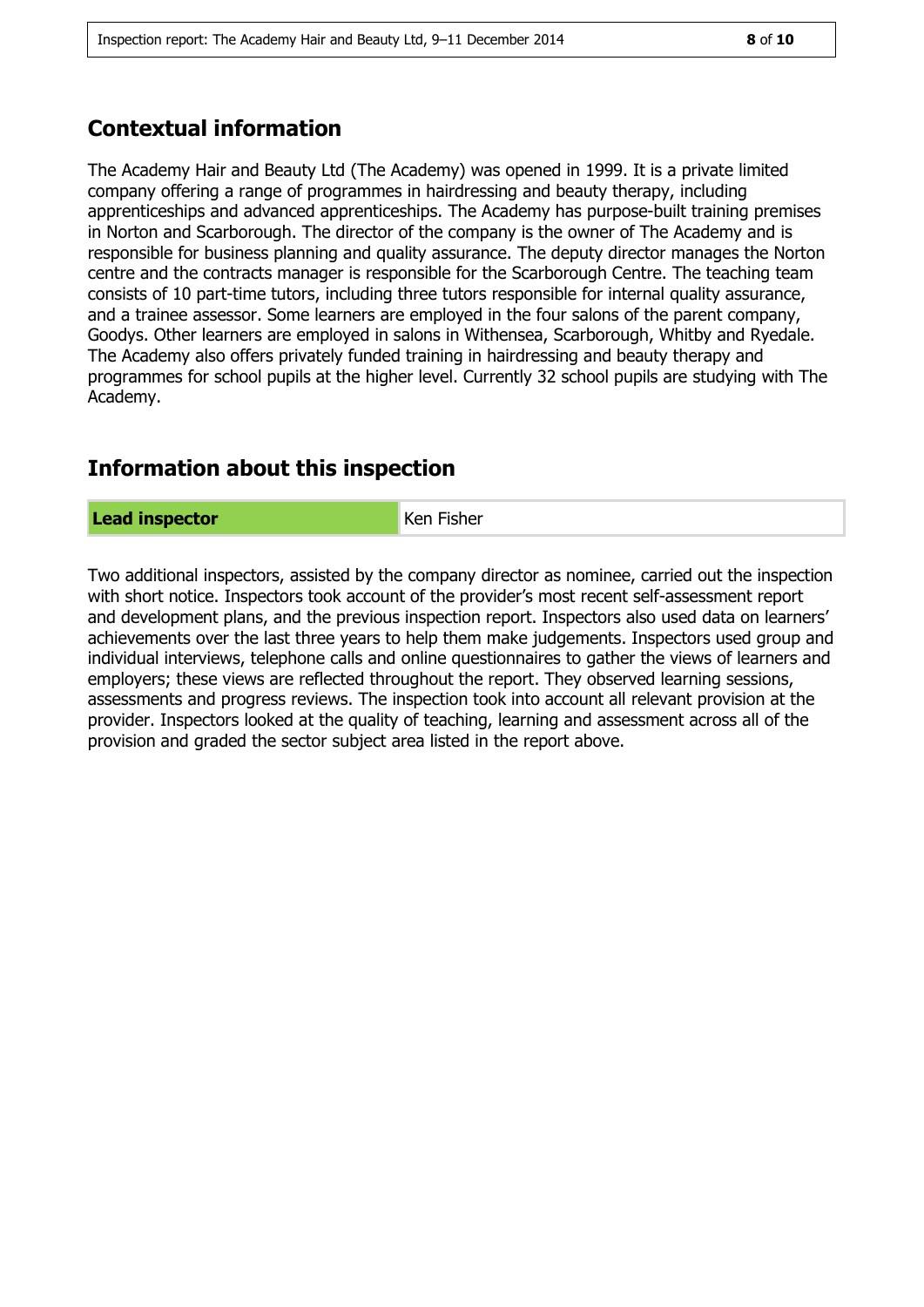### **What inspection judgements mean**

| Grade   | <b>Judgement</b>     |
|---------|----------------------|
| Grade 1 | Outstanding          |
| Grade 2 | Good                 |
| Grade 3 | Requires improvement |
| Grade 4 | Inadequate           |

Detailed grade characteristics can be viewed in the Handbook for the inspection of further education and skills 2012, Part 2:

http://www.ofsted.gov.uk/resources/handbook-for-inspection-of-further-education-and-skillsseptember-2012

Any complaints about the inspection or the report should be made following the procedures set out in the guidance 'Raising concerns and making complaints about Ofsted', which is available from Ofsted's website: www.ofsted.gov.uk If you would like Ofsted to send you a copy of the guidance, please telephone 0300 123 4234, or email enquiries@ofsted.gov.uk.



Learner View is a website where learners can tell Ofsted what they think about their college or provider. They can also see what other learners think about them too.

To find out more go to [www.learnerview.ofsted.gov.uk](http://www.learnerview.ofsted.gov.uk/)



Employer View is a new website where employers can tell Ofsted what they think about their employees' college or provider. They can also see what other employers think about them too.

To find out more go to [www.employerview.ofsted.gov.uk](http://www.employerview.ofsted.gov.uk/)